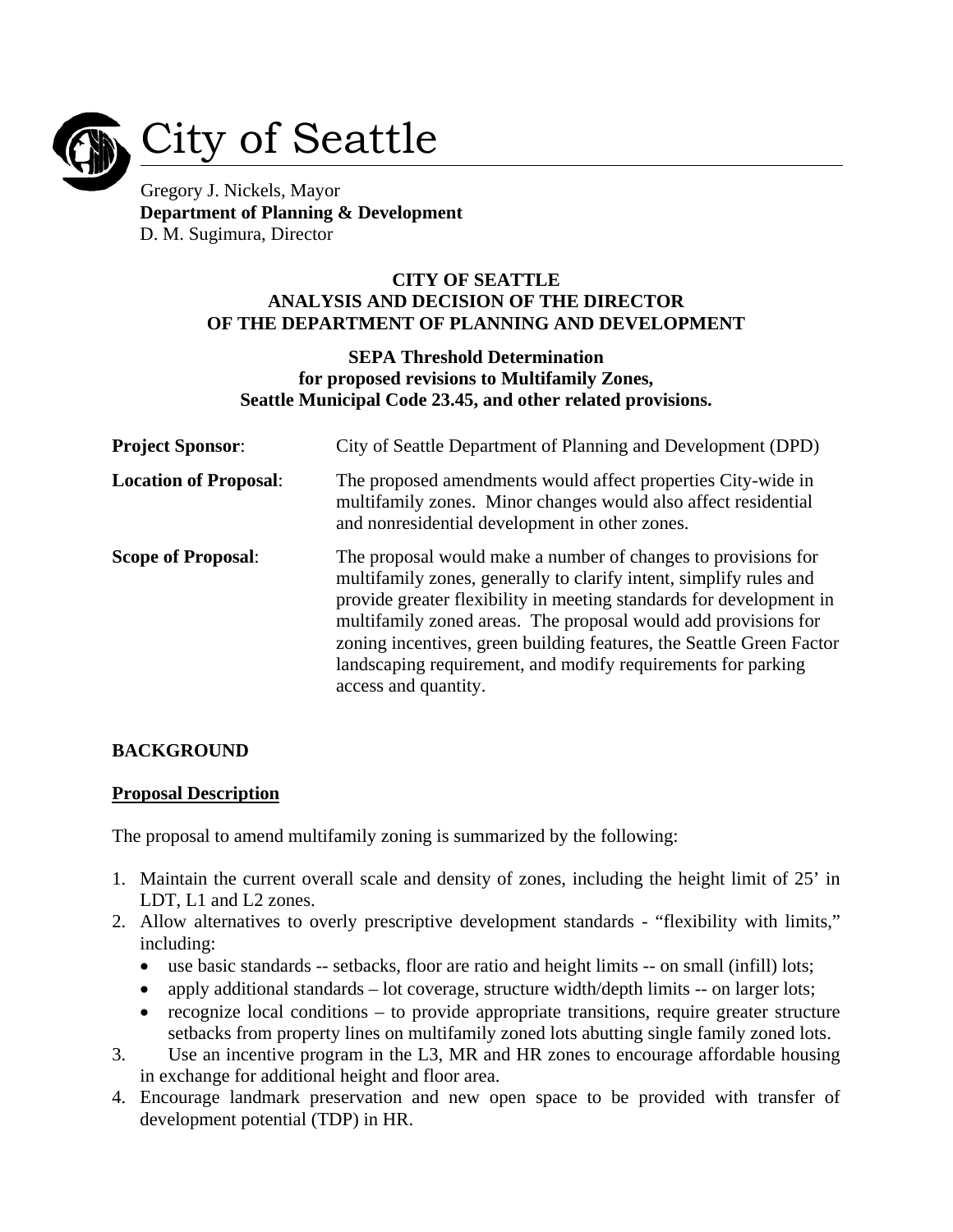- 5. Improve the appearance and function of townhouses with new design standards.
- 6. Require green buildings when the incentive program is used.
- 7. Eliminate parking requirements in urban centers and station areas, and reduce parking requirements in other areas (consistent with changes in commercial areas).
- 8. Apply the Green Area Factor.
- 9. Update and organize regulations so they are easier to understand and use.

Recommendations to change multifamily code provisions apply only to land that is currently zoned for multifamily development. No single family zoned areas are proposed to be rezoned. No remapping is anticipated.

A limited number of technical amendments, such as space requirements for garbage and recycling, apply to zones other than multifamily. Minor amendments are proposed to the standards for Residential Small Lot (RSL) zones to allow for features such as eaves and architectural features within setbacks areas, consistent with allowances in other residential zones. In addition, amendments are proposed for cottage housing, allowed in RSL and multifamily zones, to clarify standards related to the permitted floor area of a cottage structure and open space requirements.

# **ANALYSIS - OVERVIEW**

The following describes the analysis conducted to determine if the proposal is likely to result in *probable significant adverse environmental impacts*. This threshold determination is based on:

- the proposal, as described above and in memoranda;
- the information contained in the *SEPA checklist;*
- additional information, including analyses, director's reports, the Multifamily Code, 1989 EIS and technical memoranda prepared by and for City staff; and
- the experience of DPD analysts in reviewing similar documents and actions.

# **ELEMENTS OF THE ENVIRONMENT**

Adoption of the possible amendments would result in no immediate adverse short-term impacts because the adoption would be a non-project action. The proposed changes do not significantly increase the size or density of development projects or the likely number of projects that would be built in the affected zones. The discussion below generally evaluates the potential long-term impacts that might result from differences in future development patterns due to the proposed amendments.

# **A. Natural Environment**

# **Earth, Air, Water, Plants/Animals/Fisheries, Energy**

As Seattle and its multifamily zoned neighborhoods are generally urban areas, most of the area affected by the proposed action is dominated with impervious surfaces (paving, rooftops, etc) with some amount of vegetation (i.e. street trees and landscaped areas) and few animals except common birds, insects and urban mammals. Each neighborhood that will be affected by these code revisions has a network of sewer/stormdrain utility systems to handle much of its surface stormwater runoff. Despite daily traffic congestion, air pollutant levels rarely if ever exceed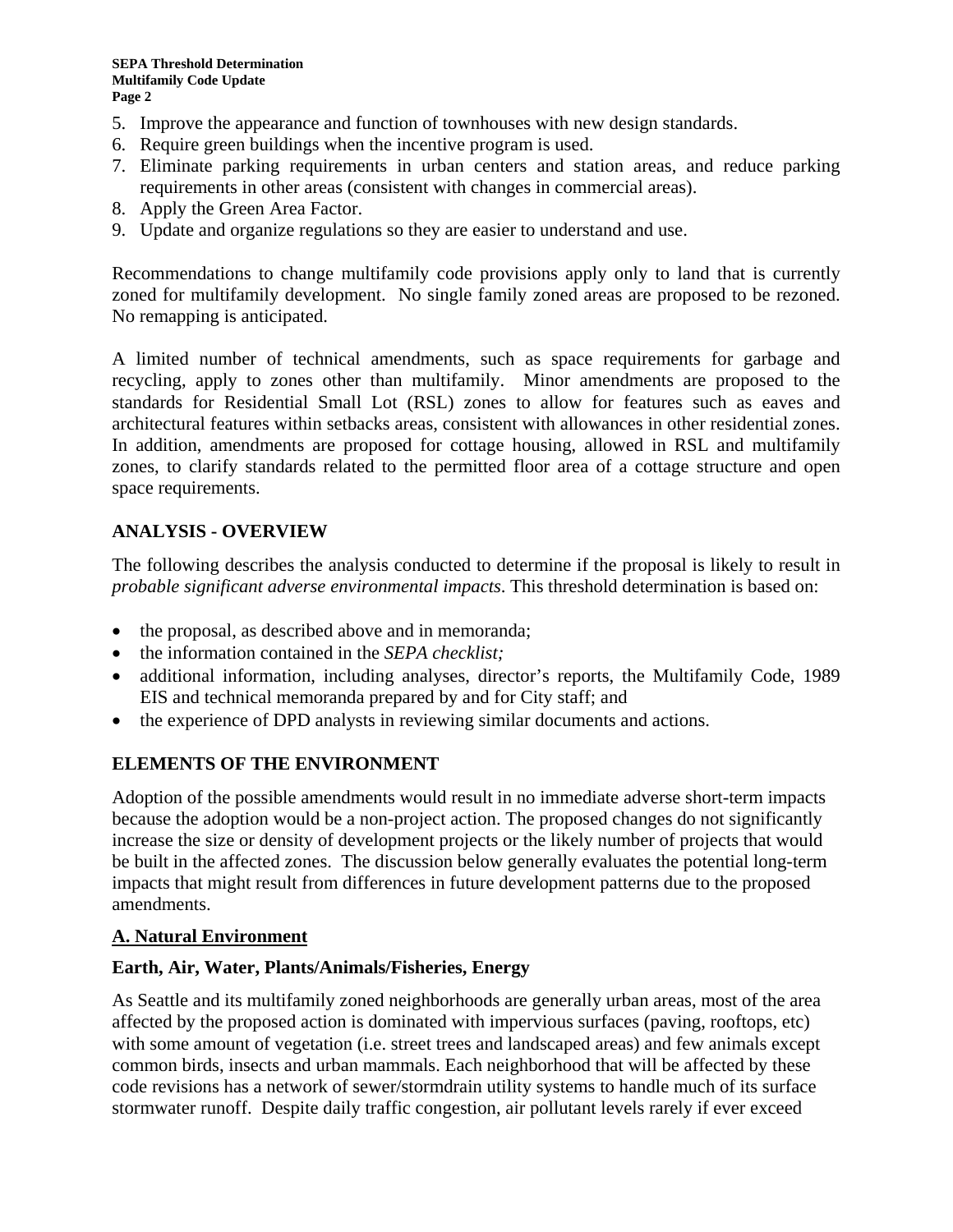significant levels, due to the progressively improving emissions-reduction performance of the region's automobiles.

Within the context of the affected areas, there is minimal potential for additional future development that may result from the proposed changes that would generate significant adverse natural environmental impacts, including related to green house gas emissions. By following the established rules that require proper design of sewers/stormdrains, construction practices that minimize grading, drainage and dust impacts, and other applicable City regulations, the potential for significant adverse environmental impacts will be limited. Future project-related SEPA review would also afford the opportunity to identify and mitigate any site-specific impacts, as anticipated in SMC 25.05.330.

Residential energy demands are relatively low compared to those of commercial and other uses. There is minimal likelihood that additional energy use from future development (related to this proposal) would cause significant adverse impacts on energy systems. One possible benefit to these elements of the environment from code changes will be the benefits accrued from additional landscaping designed to encourage water infiltration as a result of the green factor landscaping requirement and provisions that encourage wind and solar energy generators on rooftops. No significant adverse impacts are anticipated.

### **B. Built Environment**

### **Land and Shoreline Use, Height/Bulk/Scale, Housing, Historic Preservation**

#### *Land Uses:*

The proposal applies to approximately 4,954 acres of multifamily zoned lot area located throughout the city. As elsewhere in Seattle, these areas are, for the most part, developed. Consistent with the zoning, multifamily residential is the predominant use. This use is accommodated in a wide variety of building types and development densities, with a range that includes single family dwellings, attached townhouses, multi-story walkup apartment buildings, and highrise towers. Other uses, to a much lesser extent, are accommodated in these zones, such as schools, religious facilities, parks and other public facilities. Most significantly, 822 acres, or 17 percent of the total land area zoned multifamily, is subject to a Major Institution Overlay, accommodating such uses as universities and hospitals. Most of the development activity in these zones involves replacement of low-density residential structures by more intensive residential development. While the proposal modifies standards related to the type of development allowed in multifamily zones, and in some instances includes provisions allowing for some increase in development density, current provisions related to permitted and restricted uses are essentially retained, and no significant adverse impacts are anticipated as a result of this legislation.

#### *Development Standards:*

Many of the development standard revisions are restatements and clarifications to the existing zoning requirements and no changes would be made to significantly impact height, bulk or scale of development. A wider range of types of landscaping could be provided, street-level design might be more varied, and parking access would be allowed from streets in cases where this can be accommodated while minimizing impacts such as to on-street parking. No significant adverse impacts are anticipated as a result of this legislation.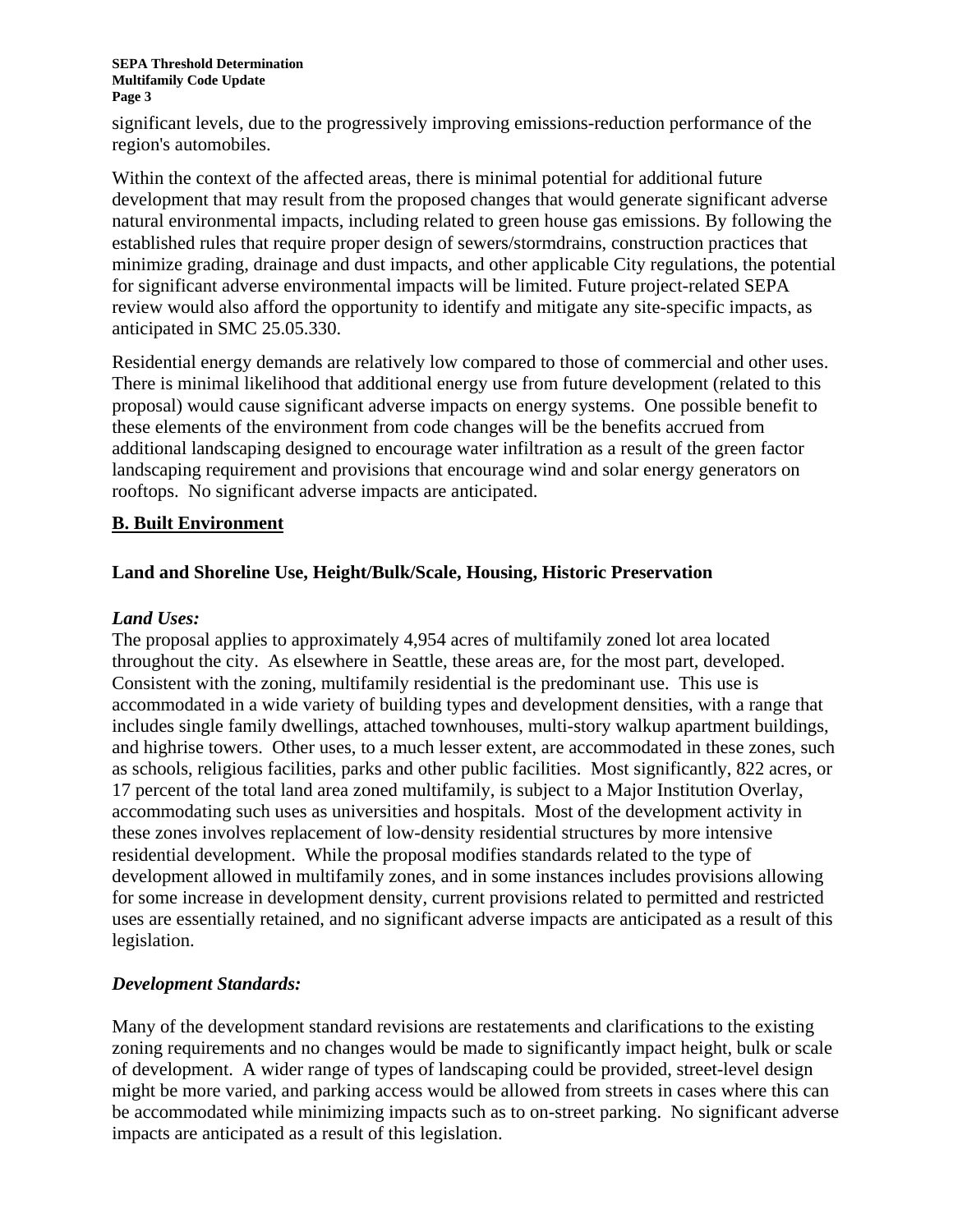### *Housing*

The proposed action includes minor changes that could influence the type and density of residential projects built in the future. Density incentives for affordable housing, reduced parking requirements, elimination of density limits in some zones, and increased flexibility in development standards could increase the variety of housing types produced, which could accommodate a wider range of housing needs and promote more affordable housing. No significant adverse impacts are anticipated as a result of this legislation. However, zoning changes could influence the number of lots likely to become available for redevelopment and/or the density of projects that can be built on these lots.

**Increased capacity for housing.** It is estimated that, under current zoning, multifamily zones have development capacity for an additional 37,068 units. Under the proposed changes, this total could increase to 41,007 units, for a gain of 3,939 units, or an 11 percent increase above current conditions. Although the estimated capacity in multifamily areas 41,007 units, other areas, including Downtown, single family, commercial, and mixed use zones also contribute to the city's total capacity for new housing. Excluding multifamily zones, these other areas could accommodate 103,431 new units, or about 72 percent of the city's total estimate of housing capacity (144,438 new units).

Under Comprehensive Plan growth targets, an additional 50,000 units are anticipated in Seattle by 2024, which would utilize about 35 percent of the total estimate of housing capacity. Reviewing past development activity reveals that roughly 63 percent of the 31,254 housing units added since 1995 were built in areas other than multifamily zones, with the remaining 11,464 units, or 37 percent, developed in multifamily zones. If multifamily areas continue to accommodate a similar share of total growth, about 18,500 units of the forecasted 50,000 units would be built in multifamily zones, even though the capacity for new units is estimated to be much higher (18,500 units is about 45 percent of the 41,007 units of estimated development capacity in multifamily zones under the proposed changes). The amount of growth anticipated in multifamily zones could occur with or without the proposed changes, but some additional growth might be attracted to multifamily areas as a result of changes that will enable projects to increase development densities.

**Affordability.** New housing developed in multifamily zones accommodates the full range of affordability, including subsidized housing provided for low-income households by public and non-profit housing agencies, market rate housing available to renters and owners at a range of income levels, and high-income, luxury housing. Affordability will be influenced by many factors beyond the scope of land use regulations, including locational characteristics, such as proximity to amenities and employment, the overall demand for housing in the region, and construction costs. Individual projects that will be influenced by the provisions of this proposal will occur over time and cannot be evaluated in terms of affordability at this time.

The proposal includes provisions for increased height and density in specified Lowrise 3, Midrise, and Highrise zones for projects contributing to affordable workforce housing. Since current Lowrise and Midrise zoning does not include such provisions, there would be more new units affordable to targeted households produced under the proposed changes than what would otherwise occur under regular market conditions.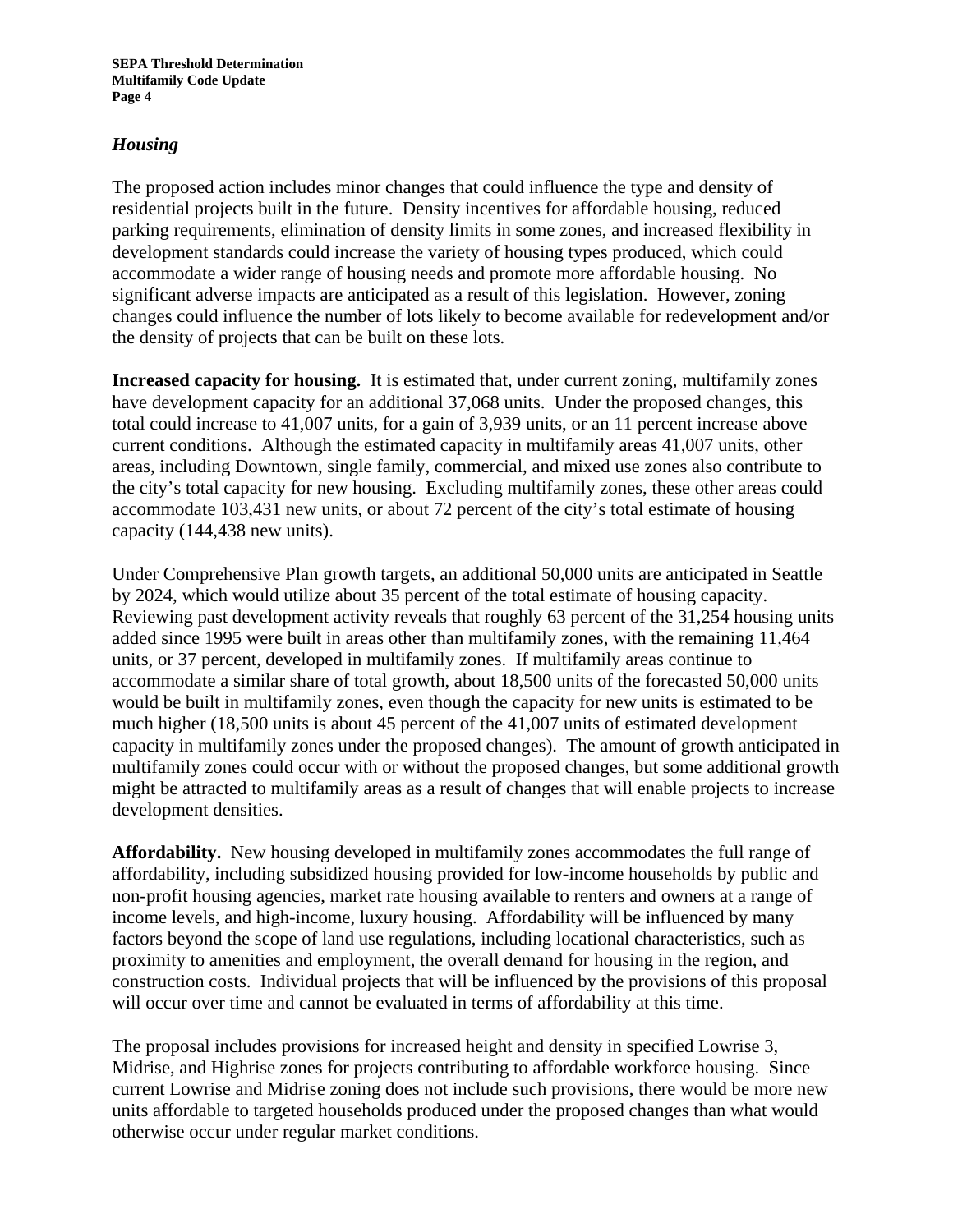The following chart shows the number of affordable units that could be produced if all lots identified in the City's capacity analysis as potentially available for redevelopment in eligible locations are developed to the maximum height and density allowed with the bonus of affordable housing. The number of units likely to be produced under the amount of growth expected in these zones over the next 20 years would be much less.

| <b>Estimated Bonus Units</b> |                    |  |  |  |
|------------------------------|--------------------|--|--|--|
| Zone                         | <b>Bonus units</b> |  |  |  |
| L3                           | 324                |  |  |  |
| <b>MR</b>                    | 159                |  |  |  |
| $HR*$                        | 224                |  |  |  |
| <b>TOTAL</b>                 | 707 units          |  |  |  |

 \*To calculate bonus units for HR, only lots greater than 9,000 sq. ft. were considered for development at maximum density as a tower; other lots would be developed as MR.

**Loss of existing housing.** As discussed above, there is capacity in multifamily zones under both existing conditions and the proposed changes to accommodate significantly more growth than is anticipated in multifamily zones over the next 20 years. Given that the amount of growth in these zones will not significantly increase under the proposed changes, there will also not likely be any significant increase in the number of existing units lost. In fact, if individual projects achieve higher development densities and accommodate more units on redeveloped lots than would otherwise occur under existing conditions, slightly fewer lots would be required to accommodate the same number of units, which in turn could reduce the loss of units because fewer existing structures would be demolished.

To provide an estimate of number of units that could be eliminated by redevelopment in multifamily zones, the units could be counted in existing structures on parcels identified in the City's capacity analysis as potentially available for redevelopment. However, this total would reflect a condition where all available sites would be redeveloped, which is very unlikely to occur over the time period considered in this analysis. To provide the estimated capacity of 41,007 new units, 8,119 existing units would be lost. More than half of theses units (4,335) would be existing single family dwellings, while the remaining 3,783 would be units in multifamily structures of some type. The greatest number of units lost would be in the L1 and L3 zones, which account for about 57% of the total lost unit. However, the ratio of lost units to new units (the percentage of lost units relative to new replacement units) is highest in the LDT and L1 zones.

| Zone       | <b>Capacity</b>  | <b>Units lost</b> | Lost units as      |              |                              |
|------------|------------------|-------------------|--------------------|--------------|------------------------------|
|            | for new<br>units | Single family     | <b>Multifamily</b> | <b>Total</b> | a percentage<br>of new units |
| <b>LDT</b> | 2,298            | 810               | 199                | 1,010        | 44%                          |
| L1         | 6,180            | 1,474             | 788                | 2,262        | 37%                          |
| L2         | 5,987            | 904               | 326                | 1,230        | 21%                          |
| L3         | 15,513           | 1,076             | 1,324              | 2,400        | 15%                          |
| <b>MR</b>  | 7,286            | 71                | 1,073              | 1,144        | 16%                          |
| <b>HR</b>  | 3,884            | 0                 | 73                 | 73           | 2%                           |
|            |                  |                   |                    |              |                              |
| TOTAL      | 41,007           | 4,335             | 3,783              | 8,119        |                              |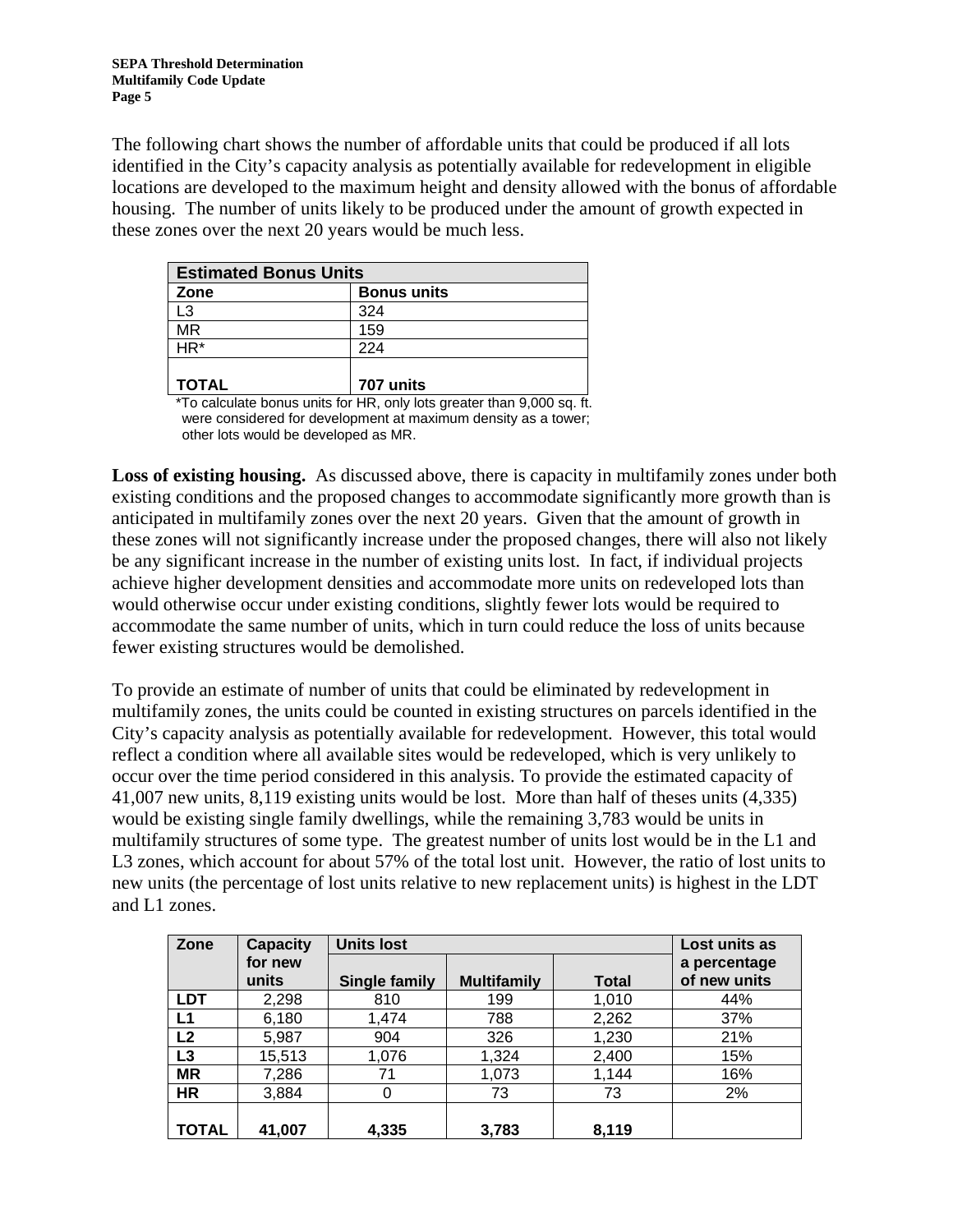# **Noise, Shadows on Open Spaces, Light & Glare, Environmental Health, Public View Protection**

No impacts on these elements of the environment are anticipated from the provisions in this legislation.

### **Transportation, Parking, Public Services and Utilities**

### *Transportation and Parking*

The extent to which there are any significant traffic impacts associated with the proposed changes to multifamily zoning is largely a function of how many additional residential units would be built in these zones, compared to what could otherwise occur under existing zoning. One indicator of how the proposed changes could increase the potential for new residential units in multifamily zones is the resulting change in available development capacity. To calculate development capacity, the City uses a set of assumptions for identifying lots most likely to be available for redevelopment and the number of units that could be built on those lots, based on what the zoning allows and observations of recent projects. Zoning changes could influence the number of lots identified as available for redevelopment and/or the density of projects that can be built on these lots. The capacity for development is not a prediction of the amount of growth that will occur (the number of new units that will actually be built), but it does provide a reasonable estimate of what is possible if available sites are redeveloped.

Overall, it is estimated that the total development capacity in multifamily zones under current zoning would allow for an additional 37,068 units, which could, under the proposed changes, increase to 41,007 units--a gain of 3,939 units, or an 11 percent increase above current conditions. What actually will be built in these zones depends on numerous factors, including market conditions, demand for certain types of housing, and opportunities for residential development in other zones. The nature of transportation impacts that could result from changes to multifamily zoning would depend on the additional amount of growth that could occur due to increases in density, the distribution of the growth throughout multifamily areas (i.e. widely dispersed growth throughout the city or concentrated growth in limited areas), and the transportation characteristics of areas where any significant growth might occur.

Because the current density limits are retained in the LDT, L1 and the L2 zones, the revised development standards associated with these changes are not expected to result in density increases that would have significant additional traffic impacts. While the density limits remain the same in these zones, the proposed changes to development standards are expected to increase the likelihood that more projects will be able to achieve the densities currently allowed. As a result, development capacity in these zones could increase by an estimated 686 units citywide, or about a six percent increase in the total capacity of these zones.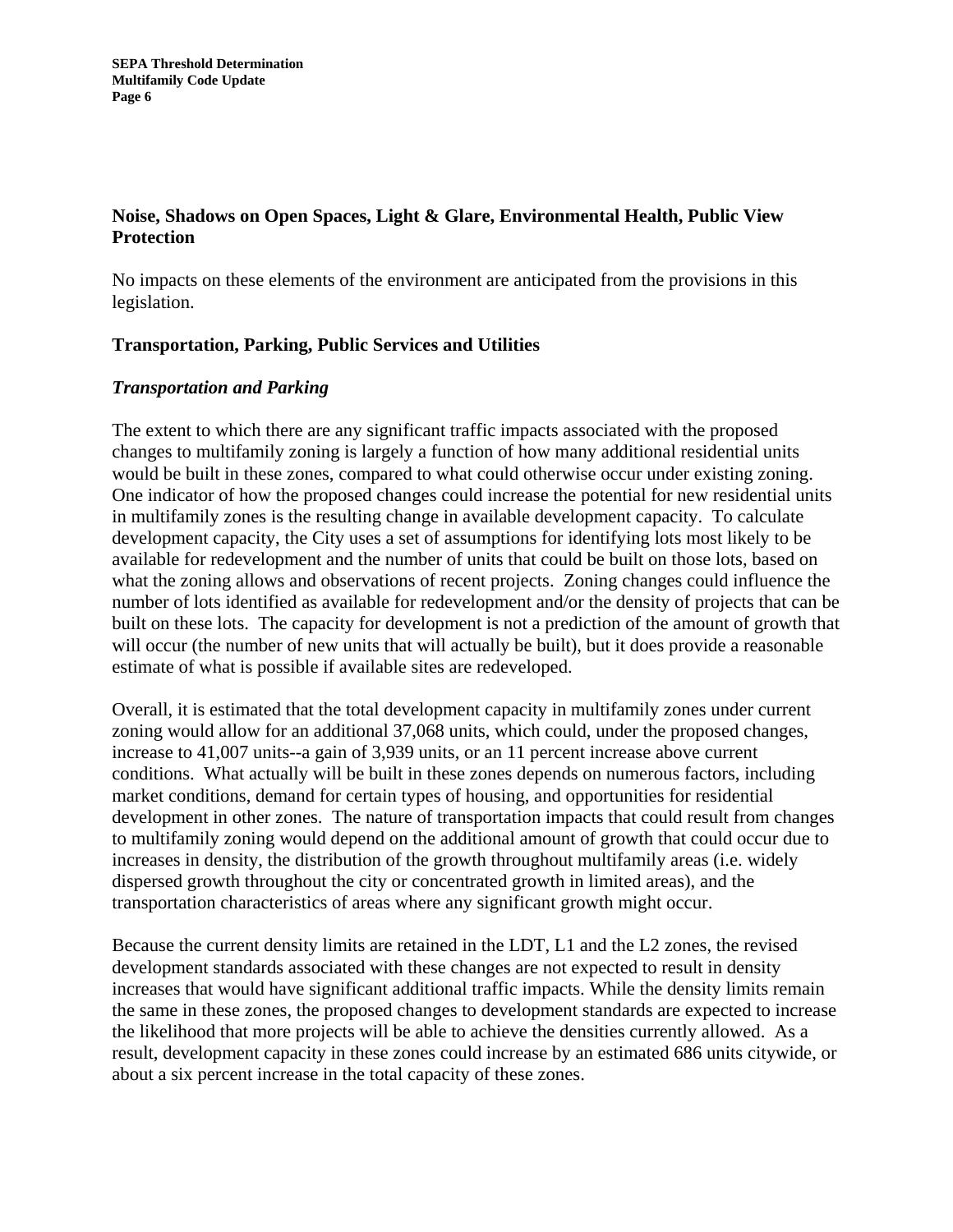By eliminating the density limit, increased densities are possible in L3 and L4 zones. However, the greatest increases in potential development capacity are expected to occur in L3 and MR zones located inside urban centers, villages, and station area overlay districts as a result of the additional density possible through the height and floor area bonuses proposed for these locations. These locations account for about one third of the total area zoned L3 and slightly more than half of the total area zoned MR. This increase in capacity is estimated to allow for an additional 2,765 units, representing about a 23 percent increase above current capacity for the same zones. The capacity increase in these areas accounts for about 70 percent of the overall capacity increase of 3,939 units estimated for all multifamily zones.

Growth is expected to occur in locations where available capacity is sufficient to promote redevelopment. However, the capacity for development in an area will likely exceed the amount of growth that occurs over a given period of time. The capacity for multifamily areas under the proposed changes is estimated to be about 41,007 units. Other areas, including Downtown, single family, commercial, and mixed use zones elsewhere in the city also contribute to the total capacity for new housing. Combined, these areas outside of multifamily zones provide capacity for an estimated 103,482 units, or 72 percent of the city's total capacity for new housing (estimated to be 144,438 units).

The Comprehensive Plan's growth targets anticipate that 50,000 more units will be added in Seattle by 2024, which would utilize about 35 percent of the total estimate of housing capacity. Reviewing past development activity reveals that roughly 63 percent of the 31,254 housing units added since 1995 were built in areas other than multifamily zones, with the remaining 11,464 units, or 37 percent, developed in multifamily zones. If multifamily areas continue to accommodate a similar share of total growth, about 18,500 units of the forecasted 50,000 units (37%) would be built in multifamily zones, even though the capacity for new units is estimated to be much higher (18,500 units is about 45 percent of the estimated capacity of 41,120 units in multifamily zones under the proposed changes). The amount of growth anticipated in multifamily zones could occur with or without the proposed changes, but some additional growth might be attracted to multifamily areas as a result of changes that will enable projects to increase development densities.

For the purposes of this environmental analysis, it is assumed that if there is any additional potential impact for transportation impacts attributable to the proposal, it will most likely involve those areas where the changes will result in the greatest increase in capacity, relative to development under existing conditions. Under this assumption, those areas would include the L3 and MR zones located in urban centers, villages, and station overlay areas.

To put these increases in perspective, the increases in capacity as a percentage of total residential capacity of all zones was analyzed and used in forming the conclusion in this report. (This information is contained in the SEPA checklist prepared for this proposal). Of the 32 village locations that include L3 and MR zones eligible for the height and density bonus under the proposal, only five of these locations would have an increase in capacity exceeding five percent as a result of the changes. The greatest percentage increase in capacity is in the 23rd and Union-Jackson Village, where the 150 units of added capacity increases the percent of capacity in multifamily zones by 10 percent, from 29 percent to 39 percent. Only 14 of the 32 locations would have increases in development capacity exceeding 50 additional units. For five of these, 12th Avenue, 23rd and Union/Jackson, Ballard, MLK at Holly, and Uptown Queen Anne, the increase in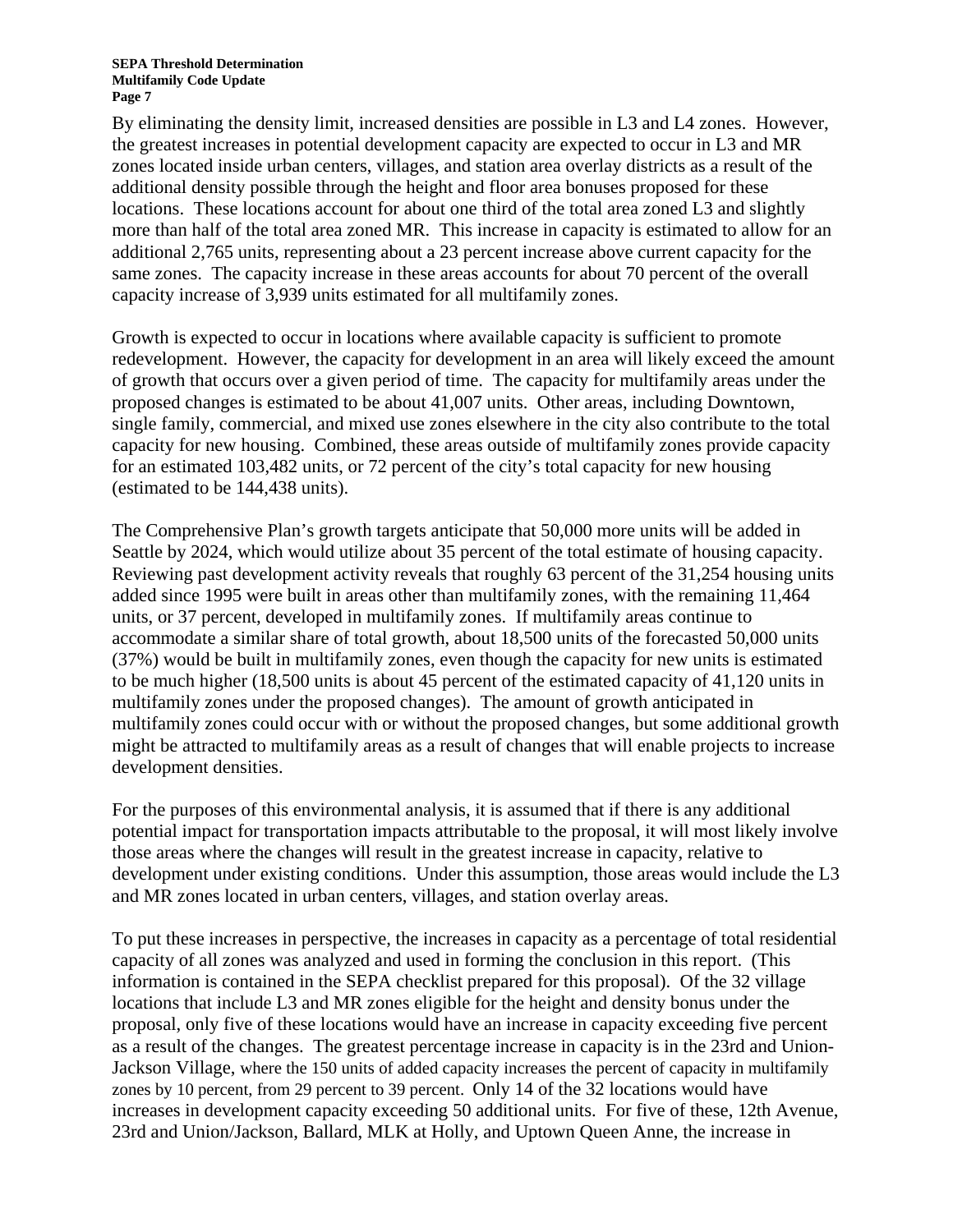#### **SEPA Threshold Determination Multifamily Code Update Page 8**

capacity would be between 100 and 200 units, and three areas, Capitol Hill, Northgate, and University District NW, would have increases ranging between 250 units (Northgate), and 508 units (Capitol Hill).

Furthermore, only two of the areas that have a gain in capacity of more than 100 units are also areas that have more than half of the development capacity in multifamily zones; 12th Avenue (54%, increasing to 60% under the proposed changes) and Capitol Hill (58%, increasing to 63% under the proposed changes). Therefore, not only are the overall increases in capacity modest in these areas, but there is significant capacity in other non-multifamily zones that would be expected to absorb much of the growth occurring in each area, as has been occurring over the past several years. While slightly more growth could shift to multifamily areas in locations that have increased capacity, this increase relative to development activity occurring in the other zones in the area would not be expected to add significantly to traffic impacts.

Data from the Institute of Transportation Engineers' (ITE) Trip Generation report (7th edition) help provide an estimate of how much additional traffic might be generated by the forecasted increases in development capacity. In general, the empirical data gathered by ITE indicate that 100 multifamily housing units likely would generate approximately 170 new daily trips, with about 51 of these occurring the morning peak hour and 62 in the afternoon peak hour. In denser areas with more transit service and a larger number of destinations within walking distance, these volumes would be lower.

As noted in the table above, the greatest increase in development capacity in L3 and MR zones is expected to occur in Capitol Hill and University District NW, both areas with good transit service and dense development. The additional development capacity forecast in these neighborhoods likely would generate no more than 200-250 peak hour trips. These trips would be distributed across developable parcels in each neighborhood, with no substantial concentrations of additional development on any one site. Given this dispersion of development, no particular intersection or roadway segment would be expected to carry a preponderance of additional traffic. Therefore, it is unlikely that these dispersed traffic volumes would have a significant transportation impact.

In other neighborhoods, the lesser amounts of additional development capacity resulting from the code changes likely would generate smaller traffic volumes. As in Capitol Hill and University District NW, these additional volumes would be dispersed across the neighborhoods, and would be unlikely to significantly impact any particular intersection or roadway segment. Transportation impacts of individual projects developing pursuant to these code changes would be assessed at the time of MUP application, unless the projects are small enough to be exempt from SEPA.

The proposed code changes are not anticipated to produce significant adverse environmental impacts. Some of the changes address the location of parking on a project site; these changes address the use of space on a site, and are not expected to have direct parking impacts, transportation impacts would be limited to increased use of the street and alleys network and other modes of transportation. Parking impacts would result from the extent that permit applicants provide fewer parking spaces than under the current code. This is not anticipated to have more than localized impacts. Larger developments, which are likely to have the greatest impact, would be subject to project-specific SEPA review of transportation or parking impacts.